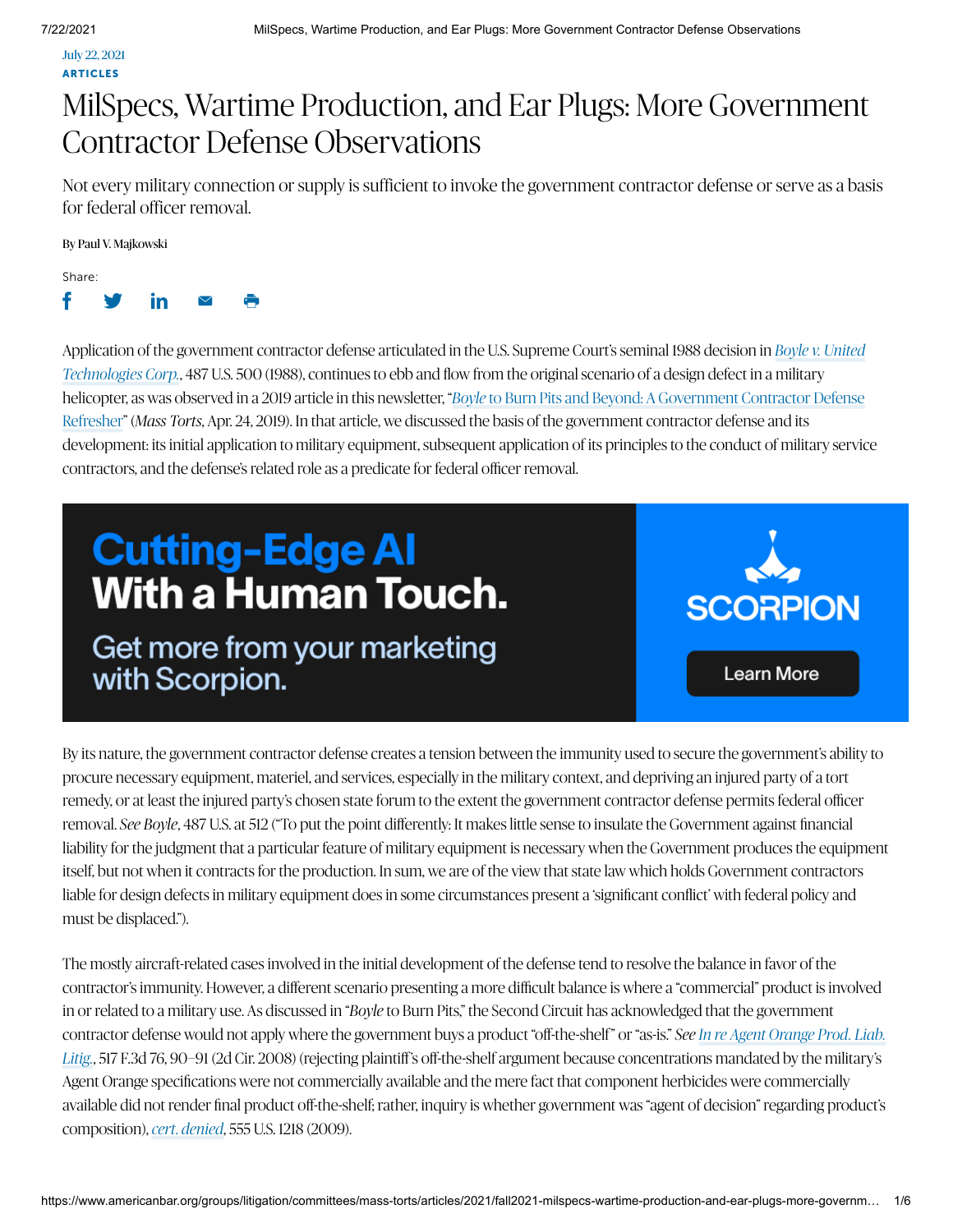Recent examples of the commercial/military dichotomy, discussed below, are aqueous film-forming foam and polychlorinated biphenyls (PCBs). Another prominent example of the tricky dividing line between commercial products and military products has been ear plugs supplied for combat use, currently the subject of multidistrict litigation in which the applicability of the government contractor defense has turned on whether the government was sufficiently involved in product design.

On a similarly difficult issue, courts have considered the application of the government contractor defense where the contractor faces environmental liability arising out of operations using goods procured by the military. The military unquestionably handles all sorts of materials on the battlefield that might become toxic with sufficient exposure, though battlefield conditions can limit the ability to exercise maximum safety precautions. Thus, as discussed in "*Boyle* to Burn Pits," the Fourth Circuit concluded that claims against the contractor performing the burn pit operations were non-justiciable under the political question doctrine. *In re KBR Inc. Burn Pit Litig., 893 F.3d 241 (4th Cir. 2018), cert. denied, 139 S. Ct. 916 (2019). Such claims are non-justiciable "if either (1) the military* exercised direct control over the contractor, or (2) 'national defense interests were closely intertwined with the military's decisions regarding [the contractor's] conduct." *Id.* at 260 (quoting Taylor v. Kellogg, Brown & Root Servs., 658 F.3d 402, 411 (4th Cir. 2011)). But how far does this protection reach back to the contractor's production and its alleged failure to properly handle hazardous materials and wastes?

We explore several recent developments below.

# Military Specifications

A key element in a government contractor case can be whether there is a military specification, or "MilSpec," that covers procurement of the item at issue. Such a specification can provide an indication of the military's involvement in decision-making concerning the product's design and distinguish that particular product from a comparable commercial product that would not trigger the government contractor defense as an off-the-shelf purchase. The presence of a military-specific distinction has been relied on in affirming federal officer removal in cases alleging per- or polyfluoroalkyl substance (PFAS) contamination in aqueous film-forming foam (AFFF). See, e.g., In re Aqueous Film-Forming Foams Prods. Liab. Litig. (In re AFFF), 2019 U.S. Dist. LEXIS 119283 (D.S.C. May 24, 2019); *Nessel v. Chemguard, Inc.*, 2021 U.S. Dist. LEXIS 39175 (W.D. Mich. Jan. 6, 2021).

In *In re AFFF*, the court found that the military specification satisfied (at least for the low hurdle of federal officer removal) the element that the contractor was "acting under" the government's control:

Here, New York alleges that Tyco manufactured and sold AFFF products containing PFOS/PFOA to the U.S. military, which used and stored the products at certain sites. Because the U.S. military accepts and tests AFFF products against military specifications ("MilSpec") promulgated by Naval Sea Systems Command, including specifications that AFFF product formulations include the chemical class that includes PFOA/PFOS, Tyco has demonstrated that it was manufacturing the product under the U.S. military's guidance.

# *In re AFFF*, 2019 U.S. Dist. LEXIS 119283, at \*6.

Similarly, the court concluded that the contractor's government-controlled conduct was causally related to the plaintiff's claims, i.e., "the acts for which they are being sued . . . occurred because of what they were asked to do by the Government," in that the "claims arise out of use of AFFF products that it claims Tyco manufactured and sold, and for which the U.S. military imposes MilSpec standards." *Id.* at \*8.

In *Nessel*, the court noted the plaintiffs' own allegations differentiating between military grade and commercial grade AFFF. 2021 U.S. Dist. LEXIS 39175, at \*3 ("There are two relevant types of AFFF: Commercially available AFFF and military grade ('MilSpec') AFFF. MilSpec AFFF is used on military bases and at federally regulated civilian airports (Id. at ¶ 4). Commercial AFFF is used in industrial facilities and in some state and local fire departments (Id. at ¶ 18)."). Faced with federal officer removal based on a military specification product, the plaintiffs tried to argue that their claims concerned only commercial AFFF. The court rejected this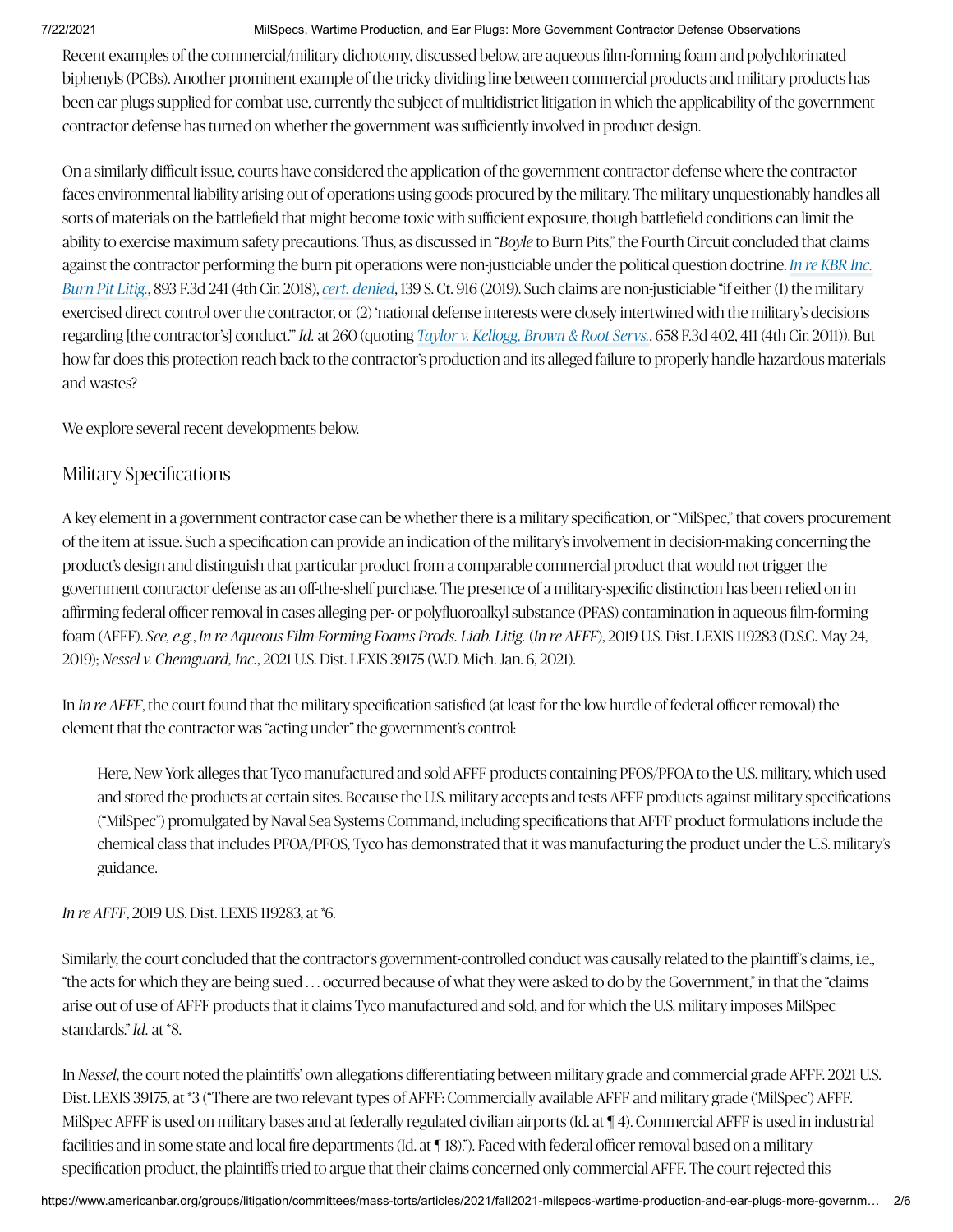attempted limitation at the removal stage, noting that the plaintiffs "cannot prevent Defendants from raising the production of MilSpec AFFF as a defense or an alternate theory," and "that Plaintiffs' artful pleading does not obviate the facts on the ground." *Id.* at \*10–11. *But see Young v. Chemguard, Inc., 2021 U.S. Dist. LEXIS 98101 (D. Ariz. May 21, 2021) (denying federal officer removal where* plaintiff firefighter only alleged exposure to AFFF in course of training and work, i.e., commercial AFFF, despite defendant's contention that plaintiff would have been exposed to groundwater contaminated with military AFFF from nearby base).

In contrast to federal officer removal in the AFFF cases, federal officer removal has been rejected in cases against a PCB manufacturer, Monsanto. In *New Mexico ex rel. Balderas v. Monsanto Co.*, 454 F. Supp. 3d 1132 (D.N.M. 2020), the court accepted the state's points that Monsanto did not qualify as a federal officer because "(i) Monsanto was a mere vendor and not an arm of the Government, (ii) Monsanto did not act under the direction of a federal officer that is causally connected to the claims presented in this case, and (iii) Monsanto did not produce PCBs under any government contract or specifications." *Id.* at 1139.

Unlike the courts in the AFFF cases, which addressed military specifications in the record, the *Balderas* court found the record devoid of federal specifications or a specific federal requirement for the production or use of PCBs. At most, various sources reflect that PCBs could be used as a component in military goods or equipment, commonly for their heat-resistant qualities. But the government "did not supervise Monsanto's manufacture of PCBs or direct Monsanto to produce PCBs in a particular manner," as would have been evinced by a military specification. *Id.* The court explicitly distinguished PCBs from Agent Orange, which the manufacturers produced "under specifications that required a chemical formulation far more concentrated than they used for commercial herbicide production and even control[s on] its packaging and delivery." *Id.* at 1142.

Plainly, the existence of a military specification provides strong support for federal officer removal, while its absence might prevent clearing even this generally low hurdle.

In a similar vein, the Fourth Circuit recently found federal officer removal available to pharmacy defendants in an opioid case brought by a municipality, based on their contract with the Department of Defense (DOD) to operate the mail order pharmacy of the department's TRICARE health insurance program, which serves both current and retired service members. *See Cnty. Bd. of Arlington* , 996 F.3d 243 (4th Cir. 2021). The district court had granted the plaintiff's motion to remand, finding that *v. Express Scripts Pharm., Inc.*the defendant lacked "a sufficiently direct relationship with a federal officer or agency to support federal officer jurisdiction." *Id.* at 250.

To support removal, the pharmacy pointed to the specifications detailed in the DOD's statement of work, its regular contact with the contracting officer, and the fact that the DOD was its second-largest client, among other things. *Id.* at 252. The circuit court concluded:

Taken as a whole, the ESI Defendants, by operating the TMOP, were carrying out the duties of DOD by operating the TMOP and were, at all times, subject to the federal government's guidance and control. This is the type of "unusually close [relationship] involving detailed regulation, monitoring, or supervision" sufficient to satisfy the "acting under" requirement.

# *Id.* at 253.

The circuit court also found that the government contractor defense was colorable and that the conduct alleged "related to" the contractor's official authority.

Thus, while the dispensing of pharmaceuticals is commonly a private, commercial matter, the federal contract provided a basis for federal officer removal.

# Wartime Production

The scope of the government contractor defense and federal officer removal is also tested by claims alleging environmental pollution from a facility used to produce military goods. The Seventh Circuit has concluded that a period of military production during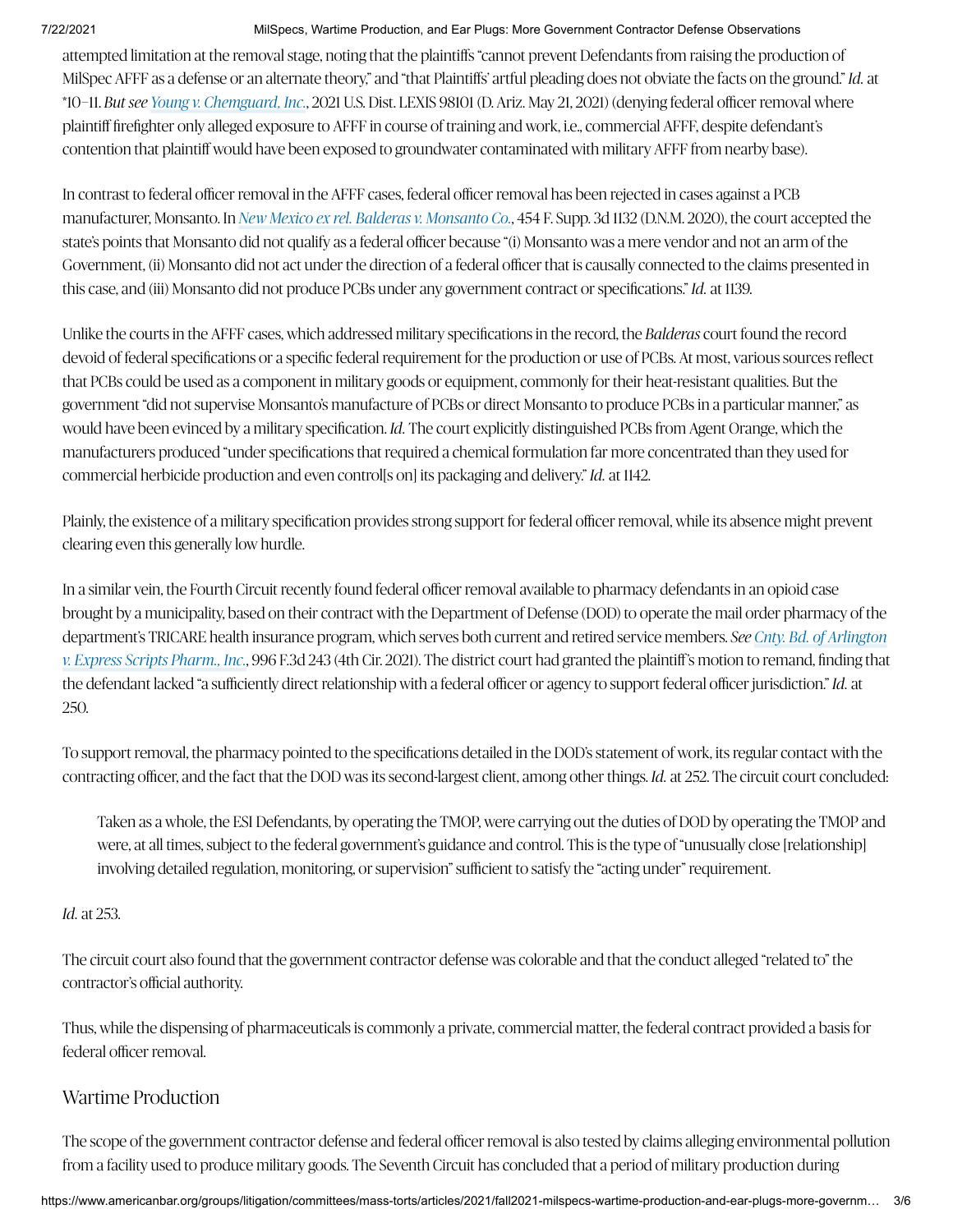wartime will provide a basis for federal officer removal, even where the pollution is alleged to have occurred over lengthy periods during which the facility was involved with commercial, nonmilitary production. *See Baker v. Atl. Richfield Co.*, 962 F.3d 937 (7th Cir. 2020).

In *Baker*, because the defendant chemical and smelting companies were alleged to have caused contamination at their facilities between 1910 and 1965, they sought federal officer removal based on their wartime production during World War II, when they supplied needed wartime commodities such as white lead carbonate, zinc oxide, lead, Freon-12, and hydrochloric acid. *Id.* at 940–41. The district court remanded the case to state court, holding that "the companies acted under color of federal office for only a portion of the time period covered by the claims." *Id.* at 940.

The Seventh Circuit reversed. In contrast to the PCB circumstances discussed above, where certain episodes in the military supply chain were urged to be linchpins to show the requisite relationship, the production in *Baker* was clearly done in a "wartime context." The court observed, "The government's detailed specifications for the makeup of ISR's materials, 'the compulsion to provide the product to the government's specifications,' and the continuous federal supervision all reveal the necessary relationship between ISR and the government." *Id.* at 943.

The court expressly recognized, however, that the determination supported only federal officer removal and did not resolve the applicability of the government contractor defense itself. *Id.* at 947 ("This appeal, like others that come to us under the federal officer removal statute, presents 'complex issues, but the propriety of removal does not depend on the answers.' . . . Both the Residents and the Companies have reasonable theories of this case." (citations omitted)). The Seventh Circuit recognized that the period associated with wartime production did not constitute the bulk of the tortious conduct alleged, which under current precedent does not preclude federal officer removal, but the court suggested "it may make some sense, at least as a matter of policy, to require a removing defendant to allege more than a de minimis amount of federal transactions to establish jurisdiction." *Id.* at 945. *See also N.J.* , 2020 U.S. Dist. LEXIS 74624 (D.N.J. Apr. 28, 2020) (denying motion to remand *Dep't of Envtl. Prot. v. E.I. du Pont de Nemours & Co.* environmental contamination action to state court where company made nitrocellulose, gun powder, and insect repellant under government contracts during the First and Second World Wars).

What balance might be struck between the respective military and commercial contamination will raise interesting issues once a court begins to apply the substance of the government contractor defense (although one might imagine this would revert to basic apportionment principles).

# Ear Plugs

The current litigation over combat ear plugs presents another twist on government contractor defense principles, when the line between military and commercial products is skirted or blurred. *See In re 3M Combat Arms Earplug Prods. Liab. Litig.,* 474 F. Supp. 3d 1231 (N.D. Fla. 2020) (summary judgment rulings). In contrast to military aircraft, to which the government contractor defense was originally applied, ear plugs are a generic category of equipment having both commercial and military uses. As discussed earlier, merely selling an off-the-shelf product to the military does not allow for the government contractor defense. The ear plugs cases tend to address the circumstance where the manufacturer seeks to refine a product for the military's needs, raising the question of whether the government contractor defense might protect the supposed builder of the better mousetrap.

The short answer in the multidistrict litigation court's decision granting the plaintiffs summary judgment against the government contractor defense is that a defendant still must be building the government's mousetrap:

Defendants had no contractual relationship with the Army regarding the design of the CAEv2. True, the Army liked the dualsided, non-linear design of Aearo's earplug and believed it would improve military readiness. Indeed, it is not too much to say that the Army wanted Aearo's earplug, and, at one point, even went so far as to make clear that it would not commit to purchasing the earplug unless it could be stored inside a military carrying case and worn underneath a Kevlar helmet. But, the design already existed—it came into existence without any input from the Army, and Aearo's subsequent actions changing the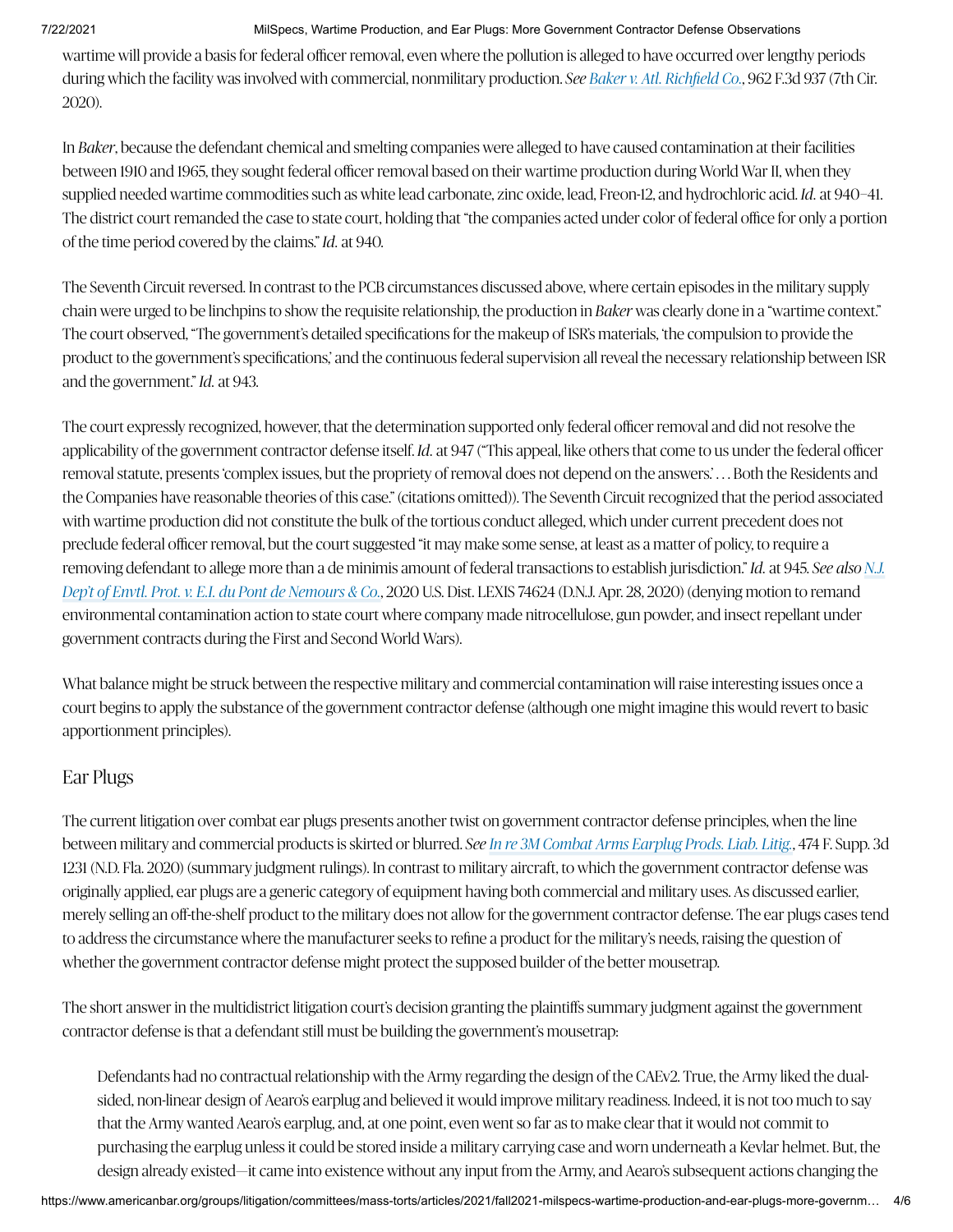length of the CAEv2's stem were not compelled by the terms of any government contract. And none of the Army's purchase orders (or the much later IQC) included a design component. Thus, Aearo was never "performing [any] obligation under a procurement contract" with the Army when it came to the CAEv2's design. . . . Consequently, the uniquely federal interests that *Boyle* sought to protect are not implicated in this litigation. Stated differently, whatever federal interests there may be in a products liability dispute between private parties arising from the CAEv2's design, those interests are not "uniquely" federal within the meaning of *Boyle*.

## *Id.* at 1249.

The court later phrased it another way: "[T]he design and development process for the CAEv2 could not be more different from government contractor defense cases in which courts found that a 'continuous back and forth' between the government and the contractor demonstrated meaningful approval of reasonably precise specifications as a matter of law." *Id.* at 1255.

Following the denial of summary judgment, the initial bellwether trial resulted in a verdict in favor of the plaintiffs, including an award of punitive damages.

Note also that federal officer removal was denied in other ear plug cases on grounds that the government contractor defense was not even "colorable*" See, e.g., Graves v. 3M Co.,* 447 F. Supp. 3d 908, 916 (D. Minn. 2020) ("However, 3M has not demonstrated that the government had any control over the instructions or warnings. . . . [I]t appears that 3M voluntarily approached [a military audiologist] for his advice, and that he gave advice 3M found useful. . . . [T]he Court would be hard-pressed to find that 3M could reasonably say 'the Government made me do it[.]'"); , 2021 U.S. Dist. LEXIS 15332, at \*14 (D. Minn. Jan. 27, 2021) ("As such, 3M did not *Bischoff v. 3M Co.* communicate to the military all dangers inherent to the use of the CAEv2 known to 3M but not to the military. Thus, the Court finds that the third [*Boyle*] criterion has not been satisfied.").

As the ear plug example shows, not every connection to a military use is enough to trigger the government contractor defense for the product manufacturer.

# **Conclusion**

These examples show the continued tensions created by the government contractor defense and the courts' efforts to balance those tensions. On the one hand, products associated with a military specification will be protected at least initially via federal officer removal, as will wartime production in the context of environmental contamination, even if other nonmilitary, non-wartime activity is mostly at issue. As the Seventh Circuit observed, there might be a dividing line in that analysis. On the other hand, not every military connection or supply is sufficient to invoke the government contractor defense or serve as a basis for federal officer removal, as seen in the PCB and ear plug cases.

These recent controversies will continue to percolate, and new scenarios and attempted applications will doubtlessly follow as well.

# ENTITY: LITIGATION SECTION

## TOPIC: TORTS, LITIGATION & TRIALS

# *is a partner at Rivkin Radler LLP in its New York, New York, office. Paul V. Majkowski*

Copyright © 2021, American Bar Association. All rights reserved. This information or any portion thereof may not be copied or disseminated in any form or by any means or downloaded or stored in an electronic database or retrieval system without the express written consent of the American Bar Association. The views expressed in this article are